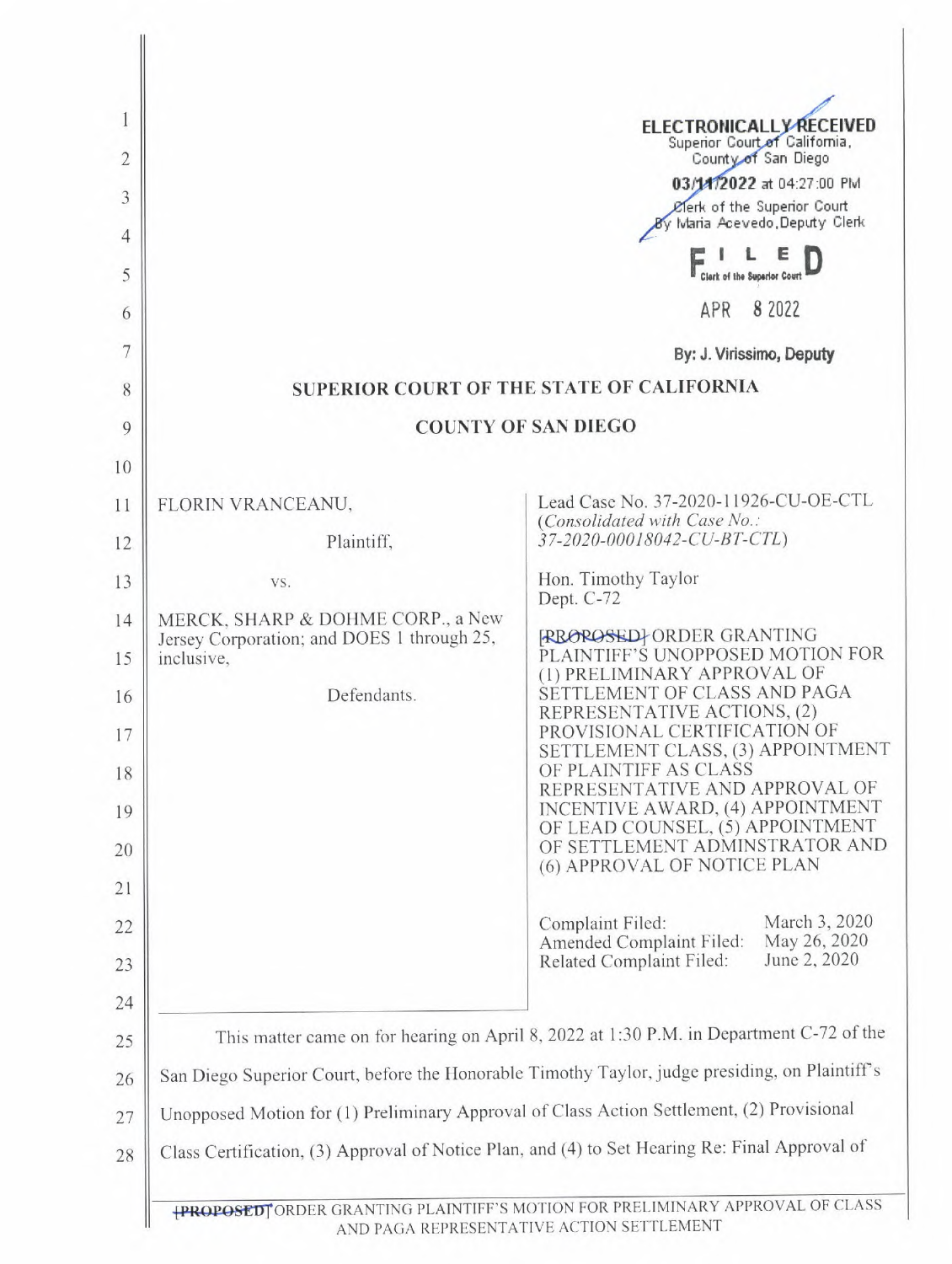1 2 3 4 5 6 7 8 9 10 11 Settlement. The court having fully reviewed the motion and supporting memorandum of points and authorities and declarations of Attorney Robert Radulescu and declaration of Attorney Robert A. Waller, Jr., in support thereof, the Stipulation of Settlement and Release of Class Action ("Settlement Agreement"), the proposed notice of Class Action Settlement and PAGA Settlement attached as an exhibit to the Settlement Agreement, and having carefully analyzed the Settlement Agreement and the proposed Notice of Class Action Settlement, and in recognition of the Court's duty to make a preliminary determination as to the reasonableness of any proposed class action settlement, and if preliminarily determined to be reasonable, to ensure proper notice is provided to all members of the Settlement Class ("Class Members" or "Class") in accordance with due process requirements, and to set a Final Fairness/Approval Hearing to consider the proposed settlement as to the good faith, fairness, adequacy and reasonableness of any proposed settlement,

## 12

13

## **THE COURT HEREBY MAKES THE FOLLOWING DETERMINATIONS AND ORDERS:**

14 15 16 17 18 19 20 21 22 23 24 25 **1.** The Court conditionally finds that, for the purposes of approving this settlement only, the proposed Class meets the requirements for certification under C.C.P. §382: (a) the proposed class is ascertainable and so numerous that joinder of all members of the class is impracticable; (b) there are questions of law or fact common to the proposed Class, and there is a well-defined community of interest among the proposed Class Members with respect to the subject matter of the litigation; (c) the claims of the Class Representative, Florin Vranceanu, are typical of the claims of the Class Members; (d) the class Representative, Florin Vranceanu, has and will fairly and adequately protect the interests of the members of the Class; (e) a class action is superior to other available methods for an efficient adjudication of this controversy in the context of settlement; (f) the counsel of record for the Class Representative, attorney Robert Radulescu and attorney Robert A. Waller, Jr., are qualified to serve as counsel for the Class Representative in their own capacities as well as their representative capacity for the Class;

- 26
- 27

28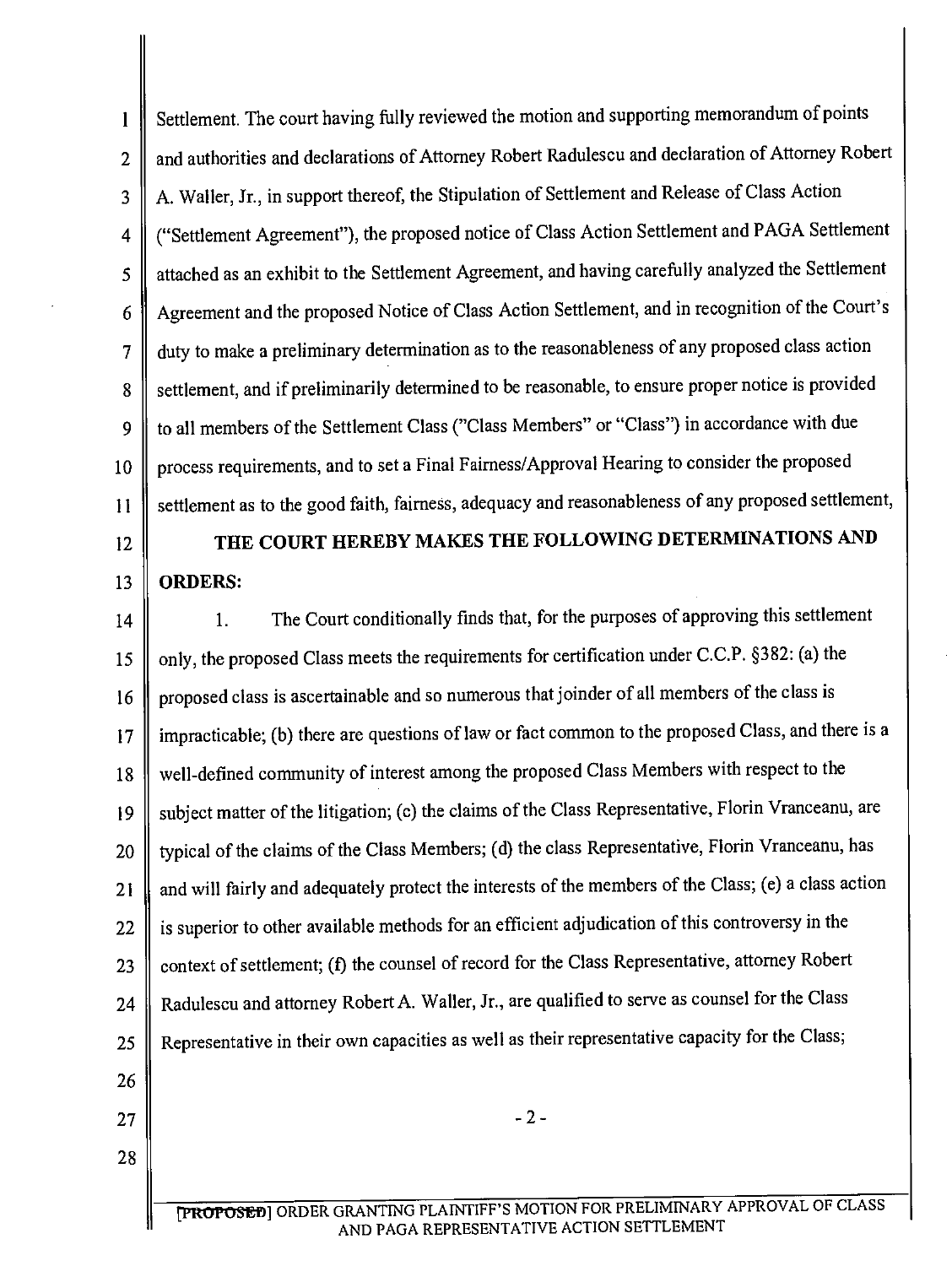2. The Court finds on a preliminary basis that the Settlement Agreement, attached to the Declaration of Attorney Robert Radulescu as Exhibit "1," incorporated herein by this reference in full, and made part of this Order of Preliminary Approval, appears to be within the range of reasonableness of a settlement which could ultimately be given full approval by this Court;

3. Further, it appears to the Court on a preliminary basis that: (a) the settlement amount is fair and reasonable to the Class Action Settlement Class and the PAGA Settlement Class when balanced against the probable outcome of further litigation relating to class certification, liability and damages issues and potential adverse rulings on summary judgment and/or appeals; (b) significant investigation, formal and informal discovery, research, and litigation have been conducted such that counsel for the Parties at this time are able to reasonably evaluate their respective positions; (c) settlement at this time will avoid substantial costs, delay, and risks that would be presented by the further prosecution of the litigation; and (d) the proposed settlement has been reached as the result of intensive, serious and non-collusive negotiations between the Parties and counsel experienced in wage actions. 5 6 7 8 9 10 11 12 13 14

- 4. Accordingly, **GOOD CAUSE APPEARING,** the Motion for Preliminary Approval of Class Action Settlement and PAGA Settlement is hereby **GRANTED,** and as a part of said preliminary approval, the Court hereby accepts and incorporates the Settlement Agreement and hereby orders that the Class be conditionally certified for settlement purposes only pursuant to the terms and conditions contained in the Settlement Agreement. For purposes of this settlement, the Class is defined as follows: 15 16 17 18 19 20
	- **All individuals who previously were employed by Defendant in California and whose employment ended in California on or after June 1, 2017, through Preliminary Approval Date, and whose final vacation pay was issued after the separation date.**

5. The Court further finds that the proposed Class Notice, "Notice of Class Action Settlement," attached to the Settlement Agreement as Exhibit "A," fairly and adequately advises the Class Members of: a) the pendency of the Class Action, b) the conditional certification of the

27 28

21

22

23

24

25

26

1

2

3

4

- 3 -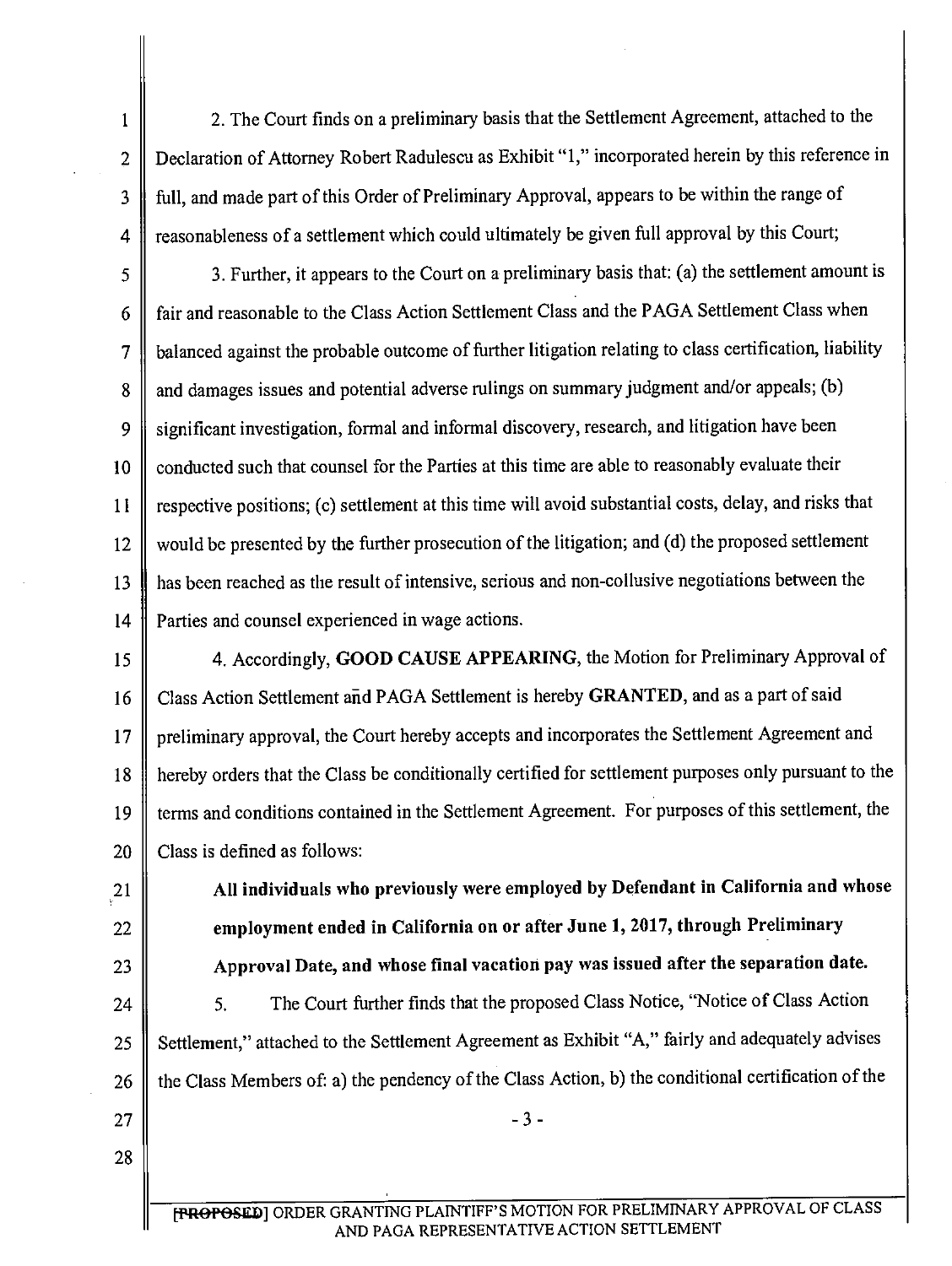Class for settlement purposes only, c) preliminary court approval of the proposed Class Action  $\mathbf{1}$ and PAGA settlement, d) the date of the Final Fairness/Approval hearing, e) the terms of the  $\overline{2}$ proposed settlement and the benefits available to Class Members thereunder, f) their right to 3 request exclusion, the procedure for doing so, and the deadline, g) their right to object to the  $\overline{4}$ settlement, procedure for doing so and deadline, and h) their right to file documentation in 5 support of or in opposition to, and to appear in connection with, said hearing. The Court further 6 finds the Class Notice clearly comports with all constitutional requirements, including those of 7 due process. 8

6. Accordingly, good cause appearing, the Court hereby **APPROVES** the Notice  $\mathbf Q$ of Class Action Settlement. 10

7. The Court further finds that the mailing to the last known address of Class 11 Members as specifically described within the Settlement Agreement, with measures taken for 12  $13$ verification of an address and skip tracing set forth therein as well as steps to follow up with nonresponding Class Members, constitutes an effective method of notifying Class Members of their  $14$ rights with respect to the class action and Settlement. Accordingly, it is hereby **ORDERED,** that: 15

A. Phoenix Settlement Administrators be appointed as the Settlement Administrator 16 to administer the settlement of this matter as more specifically set forth in the Settlement 17 Agreement; 18

B. That attorney Robert Radulescu and attorney Robert A. Waller, Jr., be appointed 19 conditionally as Class Counsel; 20

C. That Plaintiff Florin Vranceanu be appointed conditionally as Class

22 Representative;

 $21$ 

27

28

D. On or before March 25, 2022, or fourteen (14) days before the date set for the court 23 to consider Plaintiff's Motion for Preliminary Approval of the Class Action Settlement,  $24$ Defendant shall provide the Claims Administrator a list containing the following information 25 about each Class Member (Class Data): (1) his or her name and last-known mailing address; (2) 26

- 4 -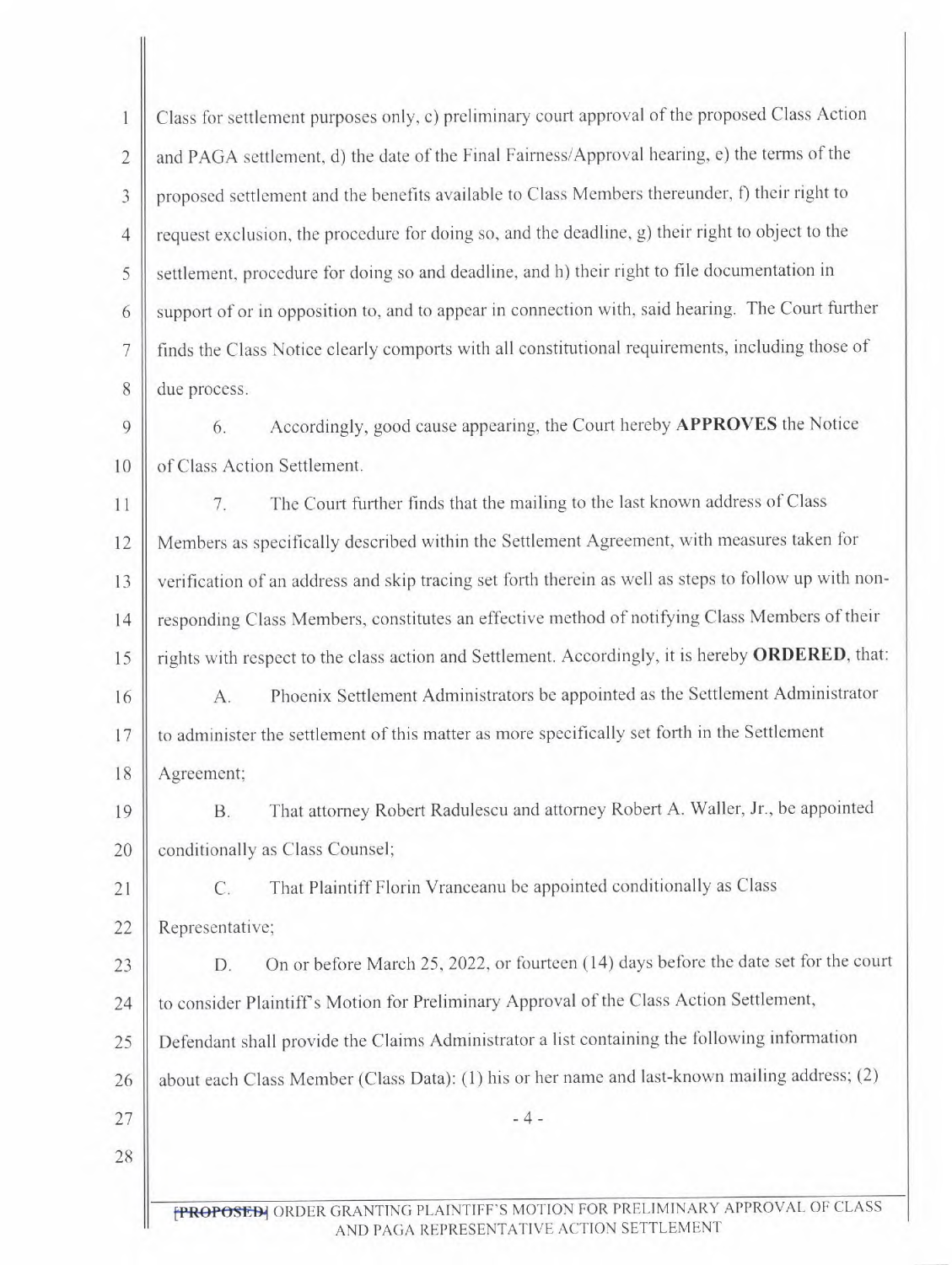1 | Social Security number; (3) employee identification number; (4) personal email address (if known); and (4) Estimated Days as a Settlement Class Member and (if applicable) as a PAGA  $\overline{2}$ Settlement Employee. 3

E. The Notice, as approved by the Court, shall be sent by the Settlement  $\overline{4}$ Administrator to the Settlement Class Members, by first class mail within twenty-five (25) 5 business days following entry of the Preliminary Approval Order. No later than fifteen (15)  $6 \overline{6}$ business days following entry of the Preliminary Approval Order, Defendant will provide to the  $\overline{7}$ Settlement Administrator in electronic format a spreadsheet containing each Class Member's 8 Class Data. All Class Data will be used for settlement notification and settlement 9 administration, shall be kept confidential by the Settlement Administrator, and shall not be 10 provided to Class Counsel or used for any other purpose.  $11$ 

F. The Settlement Administrator will take steps to ensure that the Notice is correctly  $12$ mailed to all Settlement Class Members, including utilization of the National Change of Address  $13$ Database maintained by the United States Postal Service to review the accuracy of and, if 14 possible, update a mailing address. Notices will be re-mailed to any Settlement Class Member for 15 whom an updated address is located within ten (10) calendar days following both the Settlement 16 Administrator learning of the failed mailing and its receipt of the updated address. The Notice  $17$ shall be identical to the original Notice, except that it shall notify the Settlement Class Member 18 that the exclusion (opt-out) request or objection must be returned by the later of the Notice 19 Response Deadline or fifteen (15) days after the remailing of the Notice. 20

G. On or before 45 days from the first mailing of the Notice, written requests for 21 exclusion must be postmarked and return to the Settlement Administrator;  $22$ 

H. On or before 45 days after the first mailing of the Notice, objections to the 23 settlement are to be served upon the Settlement Administrator who shall provide the objection to 24 Class Counsel and Defense Counsel within three (3) days of receipt. Written objections shall 25 include the full name, address, telephone number, last four digits of the social security number or 26

27

- 5 -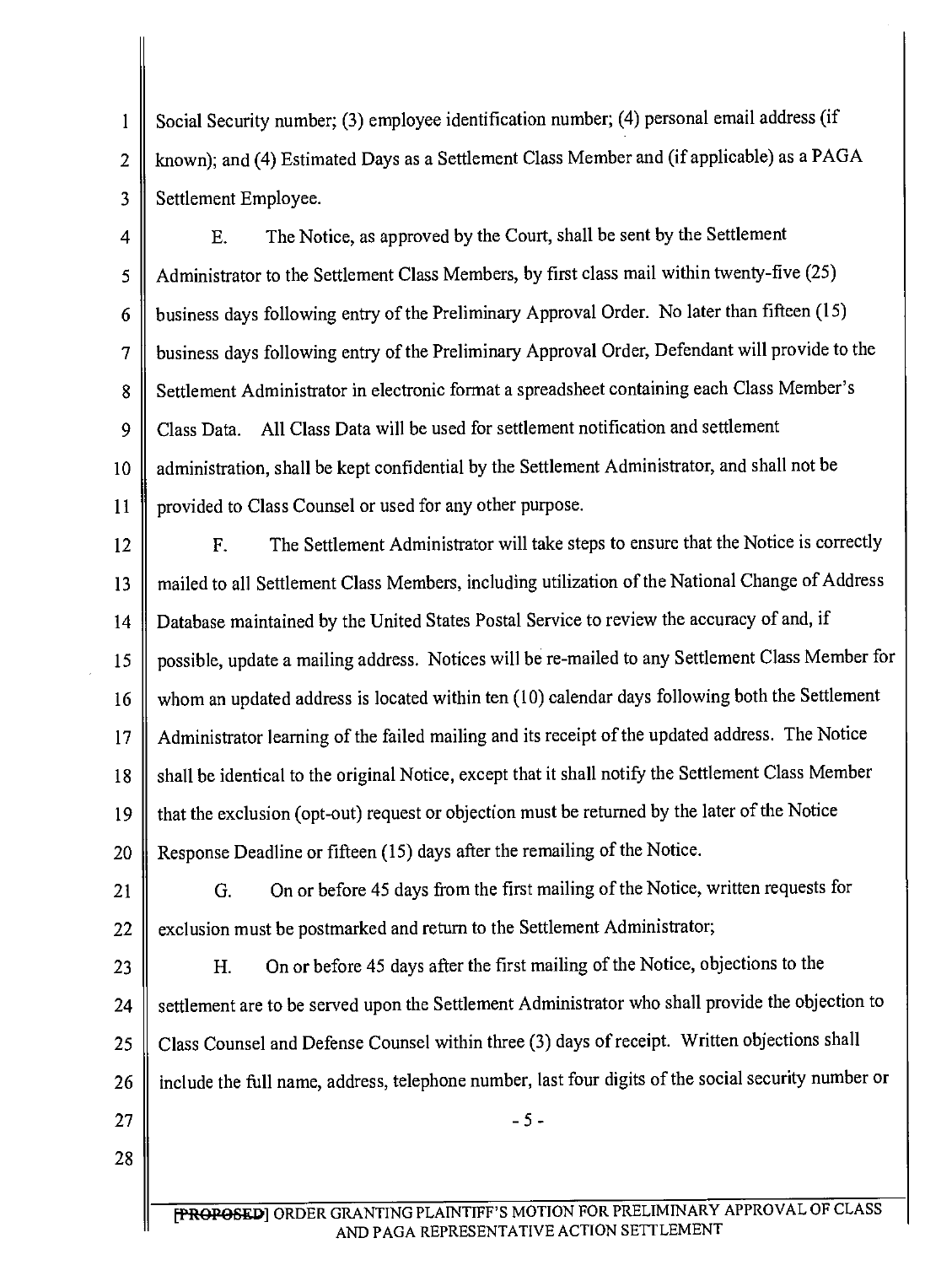date of birth, signature of the Objecting Settlement Class Member, and the basis for the objection,  $\mathbf{l}$ including any legal support and each specific reason in support of the objection, as well as any  $\overline{2}$ documentation or evidence in support thereof, and, if the Objecting Settlement Class Member is 3 represented by counsel, the name and address of his or her counsel  $\overline{4}$ 

I. If any Objecting Settlement Class Member wishes to speak at the Final Approval 5 Hearing with respect to the Class Claims, that Objecting Settlement Class Member's written 6 submission should include a request to be heard, and the Court will determine whether Objecting 7 Settlement Class Members will be permitted to speak at the Final Approval Hearing. 8

**8. IT IS FURTHER ORDERED** the Final Fairness/Approval Hearing shall be  $\mathbf Q$ held before the undersigned at 130 p.m., on July 29, 2022, in Department C-72, of the Superior 10 Court of California, County of San Diego, Hall of Justice Building, 330 West Broadway, San 11 Diego, California 92101, to consider the fairness, adequacy and reasonableness of the proposed 12 settlement preliminarily approved by this Order of Preliminary Approval, and to consider the 13 application for incentive award to the named Plaintiff/Class Representative Florin Vranceanu, for 14 settlement administration expenses and for Class Counsel's attorney's fees and litigation expenses 15 incurred. All briefs and materials in support of an Order of Final Approval and Plaintiff s/Class 16 Representative's incentive payments, settlement administration expenses, and attorney's fees and 17 litigation costs shall be filed with this Court as required by the California Rules of Court and/or 18 applicable statute. 19

**9. IT IS FURTHER ORDERED** that, if for any reason, the Court does not execute 20 and file an Order of Final Approval, or if the Effective Date of settlement, does not occur for any 21 reason whatsoever, the Settlement Agreement and the proposed settlement that is the subject of 22 this Order, and all evidence and proceedings had in connection therewith, shall be without 23 prejudice to the status quo ante rights of the Parties to the litigation, as more specifically set forth 24 25 in the Settlement Agreement;

26

27

28

- 6 -